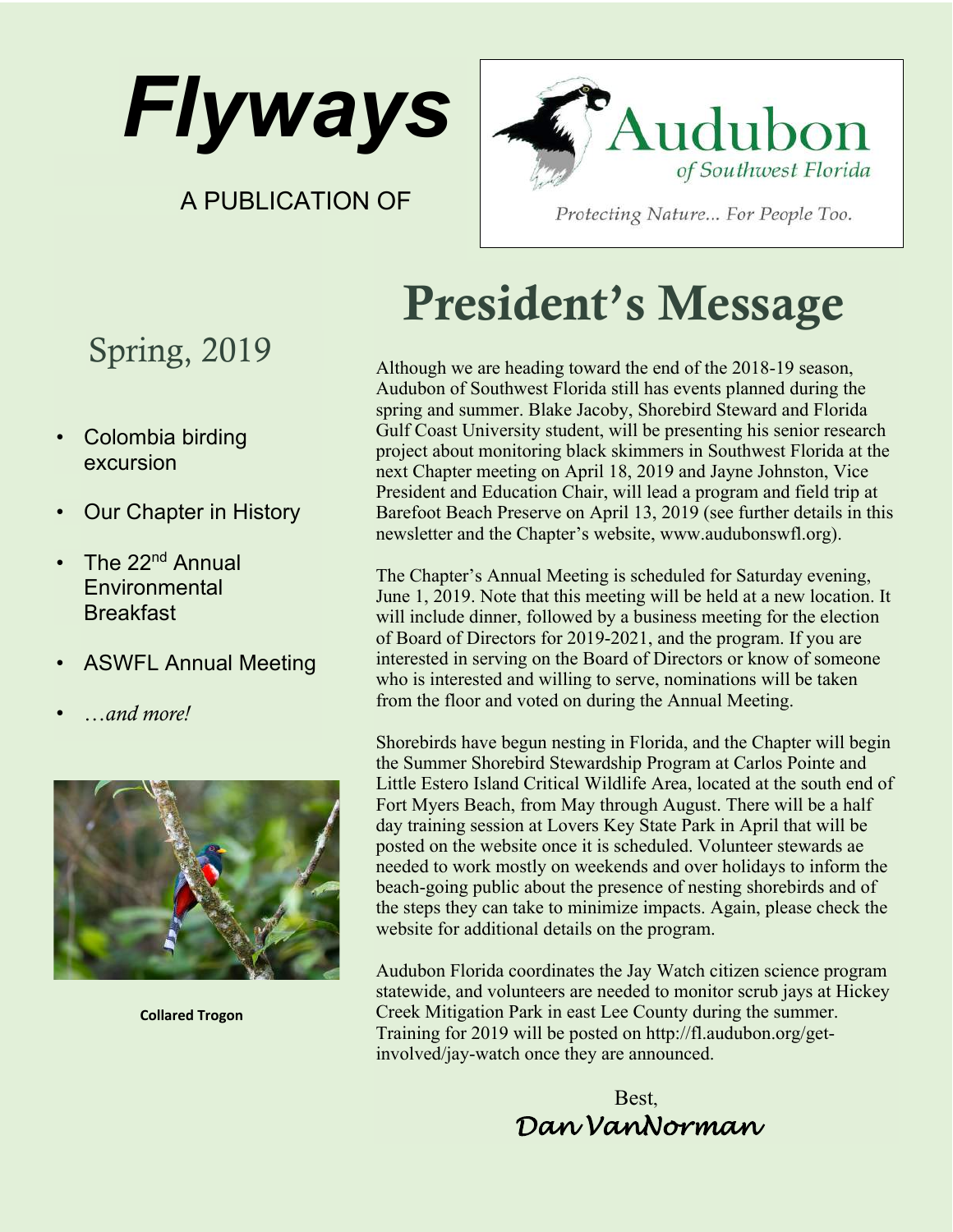## *A Few Notes….*

#### *From the vice-president:*

Leading the chapter as VP, part of my role includes securing financial support of the organization. I am looking for members who can assist with fundraising efforts for next season to not only continue our work, but to also expand our work to keep up with the growing population. If you can give us time, money, or supplies to support the goals of our volunteer board, please contact us. Lee County needs us more than ever before and with the new administration leading the state, now is a great time to take advantage of furthering our goals. Join us!

#### *From the membership chair:*

A warm and well-deserved thanks goes out to those of you who renewed or recently joined the local chapter. We could not offer the free programs, support a winter shorebird anchor steward, supply free guides and binoculars to kids, and provide a \$1,000 Florida Gulf Coast University scholarship without your support. If you have not joined the local chapter, please give it a thought. Seniors, teachers, and students can join for as little as \$15, organizations, can join at the \$100 level, and you can become a lifetime member and supporter at \$1,000. Join our local chapter

here: https://www.audubonswfl.org/membership. National Audubon Society members, you are automatically part of the local chapter and includes a subscription to Audubon magazine. You can join the National Audubon Society

here: https://action.audubon.org/donate/donate-audubon. Audubon Florida is the state chapter and your state membership the Florida Naturalist magazine. You can join them

here: https://act.audubon.org/onlineactions/dvrzwVVJakoagLPmMKj4Q2?ms=giving\_page\_253.



**Reddish egret at Bunche Beach**

#### *From the education chair:*

For our 2018-2019 season, we added more festivals to our schedule, along with an education table or education activity. We have made snowy plover crafts encouraging kids and families to watch out for our beach nesters, and we made hand turkeys showcasing the importance of our wild turkeys to the ecosystem. We also supplied bird guides and binoculars to the Marine Biology and Ecology Club at Veterans Park Academy for the Arts middle school in Lehigh Acres. Coming up are activities to introduce kids to waterfowl and wading birds with our table at Wings Over Water at Harns Marsh. We're hoping to expand this program to additional schools next season.

Best,

**Jayne**

*We appreciate your continued support!*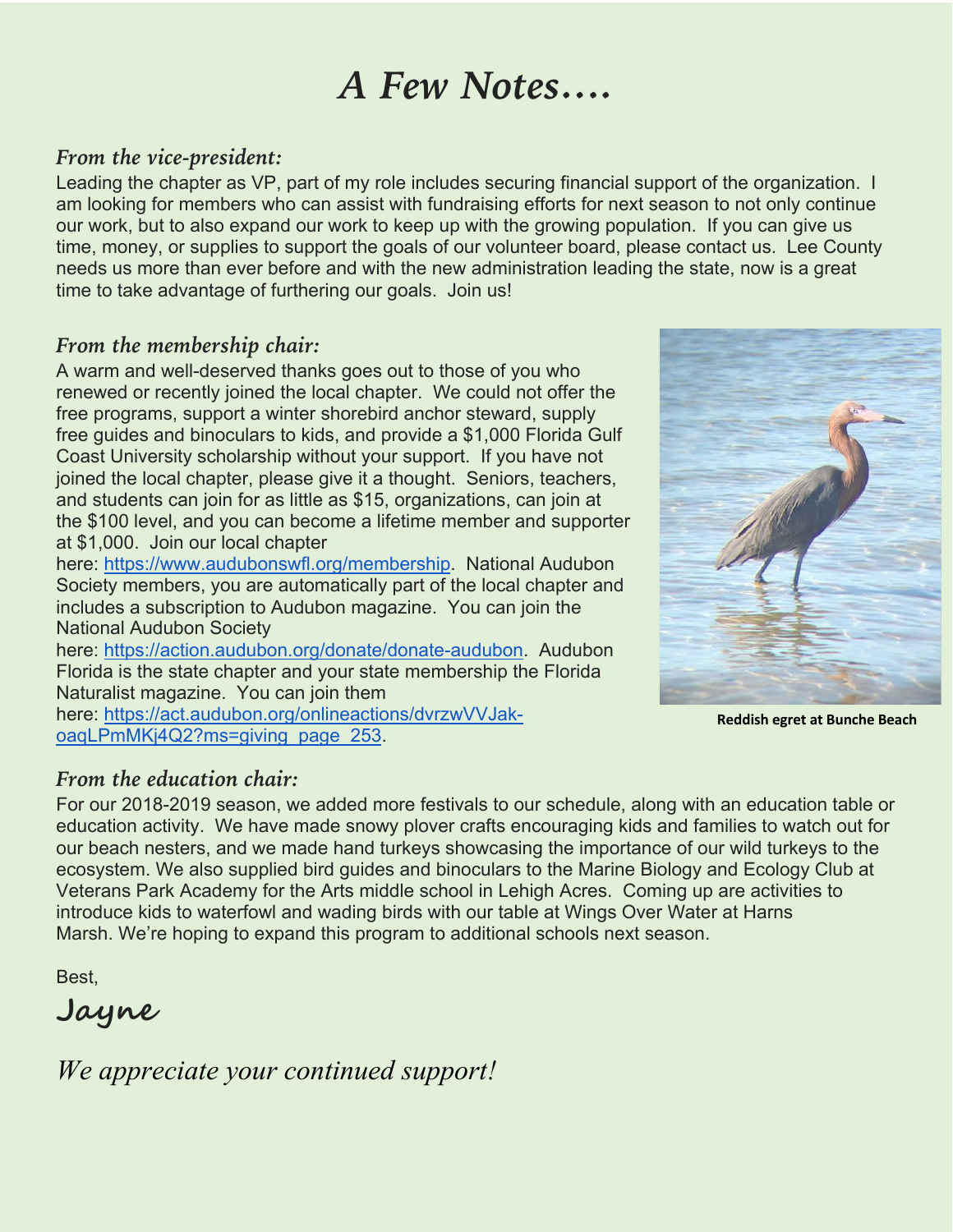# What are *you* doing this fall?<br>
Colombia Birding with Audubon of Southwest Florida

**November 1-9, 2019 \$2,645 @ 12 participants (does not include airfare)**

With over 1,900 avian species—more than any other country in the world—Colombia is a birder's paradise waiting to be discovered. This 9-day program focuses on the highlights of the Central Andes region, famed for its high level of species diversity, including the Rio Claro Natural Reserve, Nevado del Ruiz, Rio Blanco Reserve, and Otún Quimbaya Flora and Fauna Sanctuary. Explore high elevation mountains, humid tropical forest, páramo, wetlands, and highland savanna habitats in search of an array of tropical avifauna, including flycatchers, hummingbirds, tanagers, toucans, and more. Throughout your journey, meet members of the local community and learn about conservation efforts to use birding as a sustainable development resource. For additional information, please contact Jayne Johnston at 239-770-8312 or jaynechristine@live.com. For trip details and to sign-up, visit: https://www.holbrooktravel.com/where-we-travel/americas/colombia/colombia-birding-audubonsouthwest-florida.



**Colombian Paramo**







**Blue-Crowned Motmot**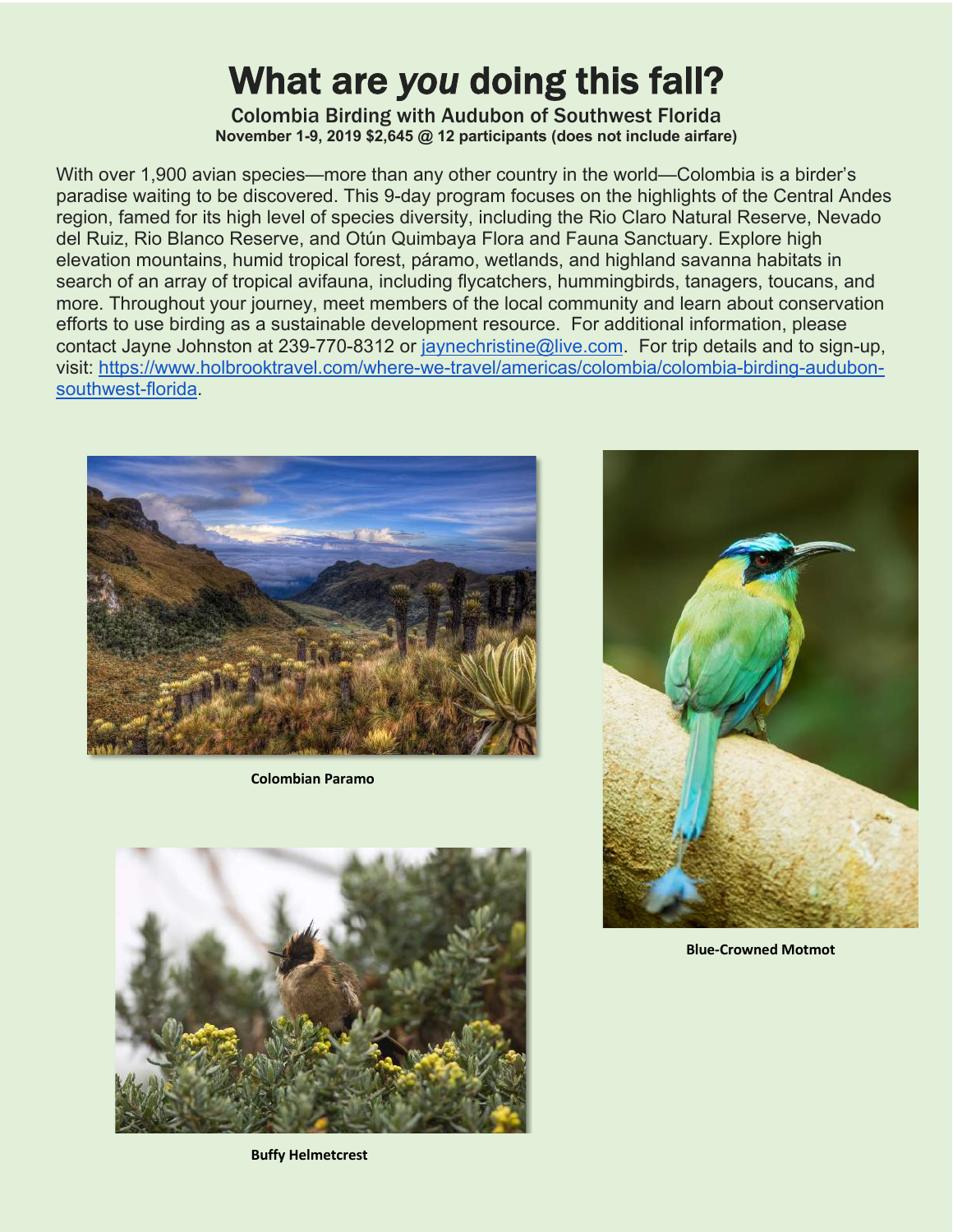### *Our Chapter in History…November 1994 By Gerri Reaves*



Twenty-five years ago, ASWF had an especially exciting year when it was the chapter host for the five-day National Audubon Society's Biennial Convention. The chapter's board of directors and member volunteers worked hard to make the event happen, among them president Jim Reynolds and board members Neil Wilkinson, Vince McGrath, and Dan Van Norman (current president). The convention, with a theme of "People, Water, and Wildlife," was held in downtown Fort Myers in the Sheraton Harbor Place Hotel (now Campo Felice) and the Harborside Convention Center. The jam-packed schedule involved meetings, receptions, discussions, exhibits, speeches, award ceremonies, conference sessions, workshops, presentations, and numerous field trips. A few of the well-known attendees were Nathaniel Reed; Dr. Paul Ehrlich, author Peter Matthiessen; Florida Sen. Bob Graham; U.S. Rep. Porter Goss; Dr. Sylvia Earle; and former U.S. Pres. Jimmy Carter, who was awarded the 1994 Audubon Medal for his environmental work.

**The program for the National Audubon Society's convention in 1994, for which ASWF was chapter host.** 

#### **Winter Stewarding Report**

This winter was productive for shorebirds, but the trouble was finding them! I spent time with some awesome Shorebird Stewards at Bunche Beach and Fort Myers Beach. The season provided sightings of Wilson's plovers, piping plovers, semipalmated plovers, spotted sandpipers, and many more. Bunche was often times experiencing incredibly low low tides. This made it easy to walk out onto the sandbar and observe birds feeding on the flats. My favorite bird of the season was a piping plover that frequented Bunche. This bird was banded in North Dakota and had evidently been through a lot. It was missing a foot, which I found out was lost to being entangled by monofilament. I was happy to see the plover foraging and flying without trouble. I want to thank everyone who came out to steward with me this season. I truly enjoyed spending time with you and having good conversation while finding birds! Even though my season is coming to an end, I will still be frequenting the beaches in Lee County. And, beginning this summer, I will be studying black skimmers on Carlos Pointe Beach for my master's thesis. I hope to see some of you faithful Stewards out there! Thank you again for your help! Go birds!

#### -Courtney

**Black skimmer and chicks- photo by Britt Brown**

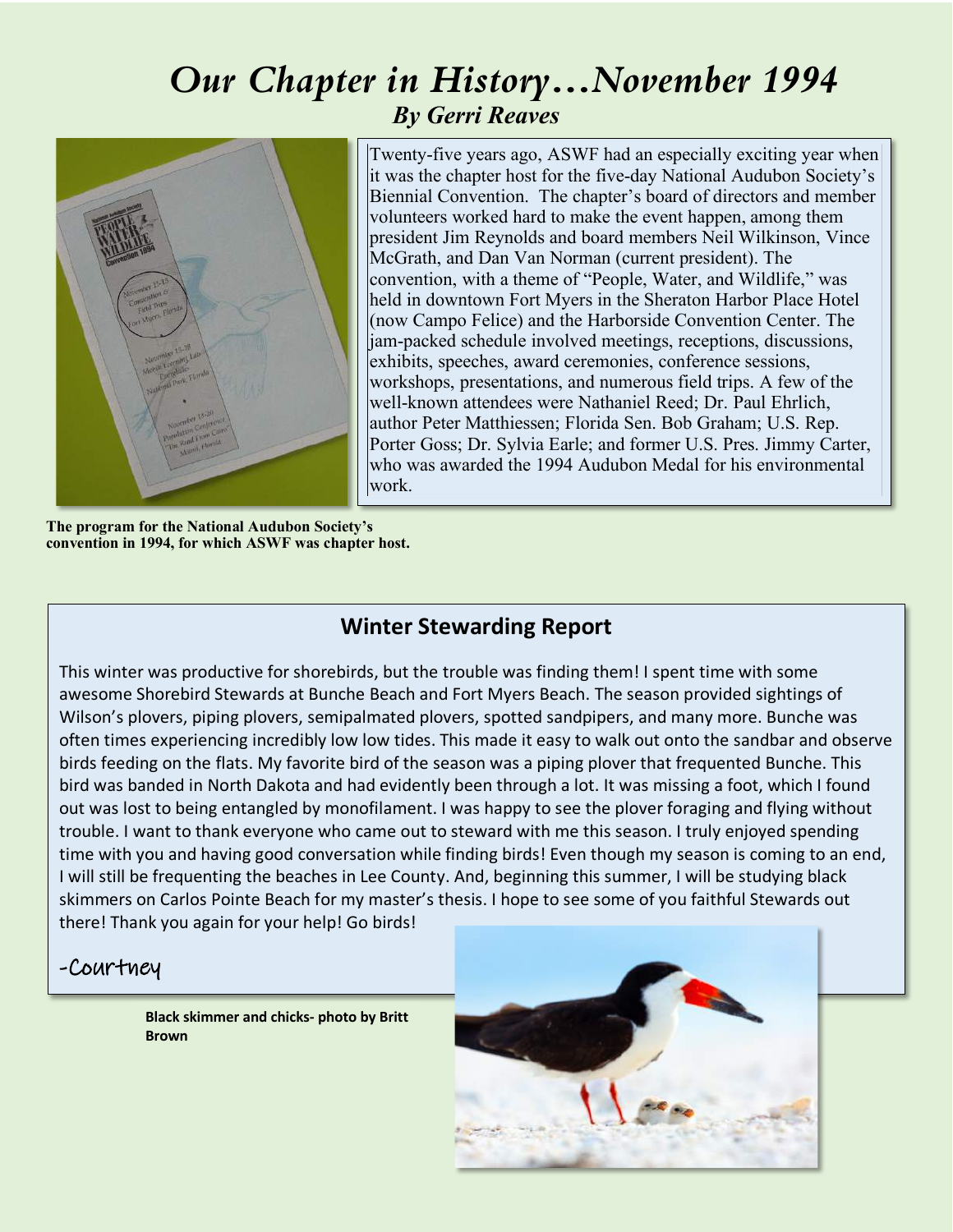## You Are Invited!

#### **Annual Meeting of Audubon of Southwest Florida When: Saturday, June 1, 2019**

Please join us at our Annual Meeting on Saturday, June 1, 2019! A spaghetti dinner will be served beginning at 5:30 p.m., followed by a short business meeting, which will include nominations and election of the 2019 / 2020 board of directors.

#### Featured Program: **South Florida Water Management District Projects & Florida Legislative Update** Speaker: **Phil Flood** Program begins at **7:00 pm**

The dinner, prepared and served by chapter volunteers, includes beverages, salad, mixed fruit, spaghetti with sauce, garlic toast, and desserts. Feel free to bring a dish to share for the dessert table, which is always a big hit at the annual meeting. Both the dinner and program are open to the public and presented free of charge. Donations are appreciated.

*We will be moving to an exciting new location beginning with this Annual Meeting -*

#### **The Collaboratory 2031 Jackson St Fort Myers, FL 33901**

#### **\*Please RSVP to audubon.southwest.florida@gmail.com\***

The following slate of nominees has been proposed. Nominations from the floor are also acceptable.

#### **Directors**

Directors are elected by the membership. Directors with two-year terms expiring May 2019, include –

Courtney Kern - nominated to be re-elected to a two-year term

New additions to the board nominated to be elected to a two-year term – (nominations from the floor are also acceptable)

Carol, Gerri, Carl, Pete, and Wayne currently serve as directors at their pleasure as past presidents.

#### **Officers**

Officers are elected by the Board of Directors. Officer positions expiring May 2019, include Secretary – Gerri Reaves - nominated to be re-elected to a two-year term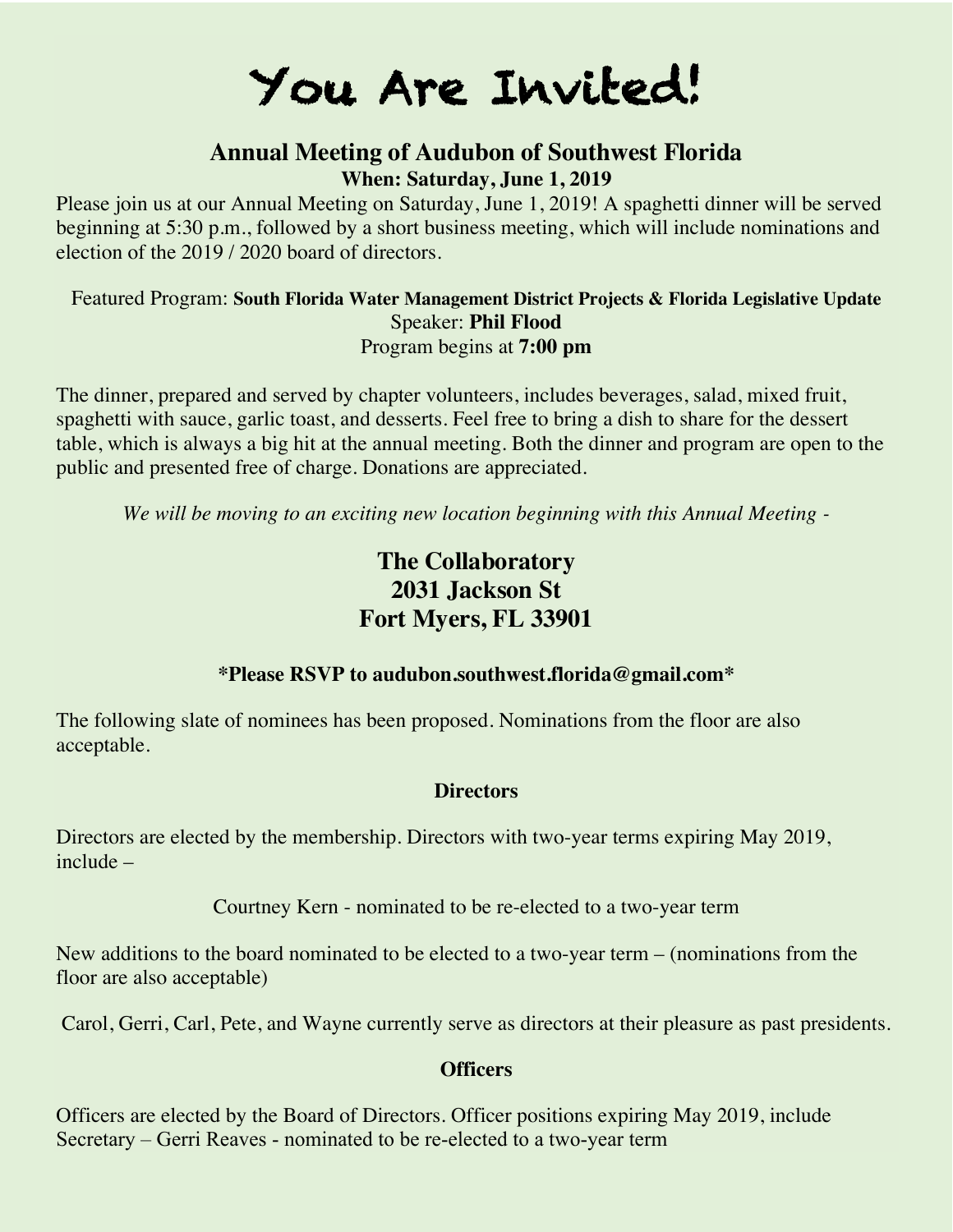#### **ASWF Board -**

*Officers* - President – Dan VanNorman Vice President – Jayne Johnston Treasurer & 2nd VP – Jim Rodenfels Secretary – Gerri Reaves

> *Directors* - Brad Cornell Wayne Daltry Courtney Kern Sean McCabe Carol Newcomb Pete Quasius Carl Veaux

*Committees* - Conservation – Brad Cornell Education – Jayne Johnston Field Trip – Sean McCabe Newsletter – Courtney Kern Membership – Jayne Johnston Program – Gerri Reaves Publicity – Carol Newcomb Hospitality – Jim Convery; Carol Mariany

**Save the Date!**

Our 22nd Annual Environmental Breakfast Thursday October 31, 2019 will be held at the Riverside Community Center in Fort Myers. Breakfast to be served at 7:30 am. Please RSVP to Audubon of Southwest Florida at audubon.southwest.florida@gmail.com. We look forward to seeing you there!



**Screech Owl**